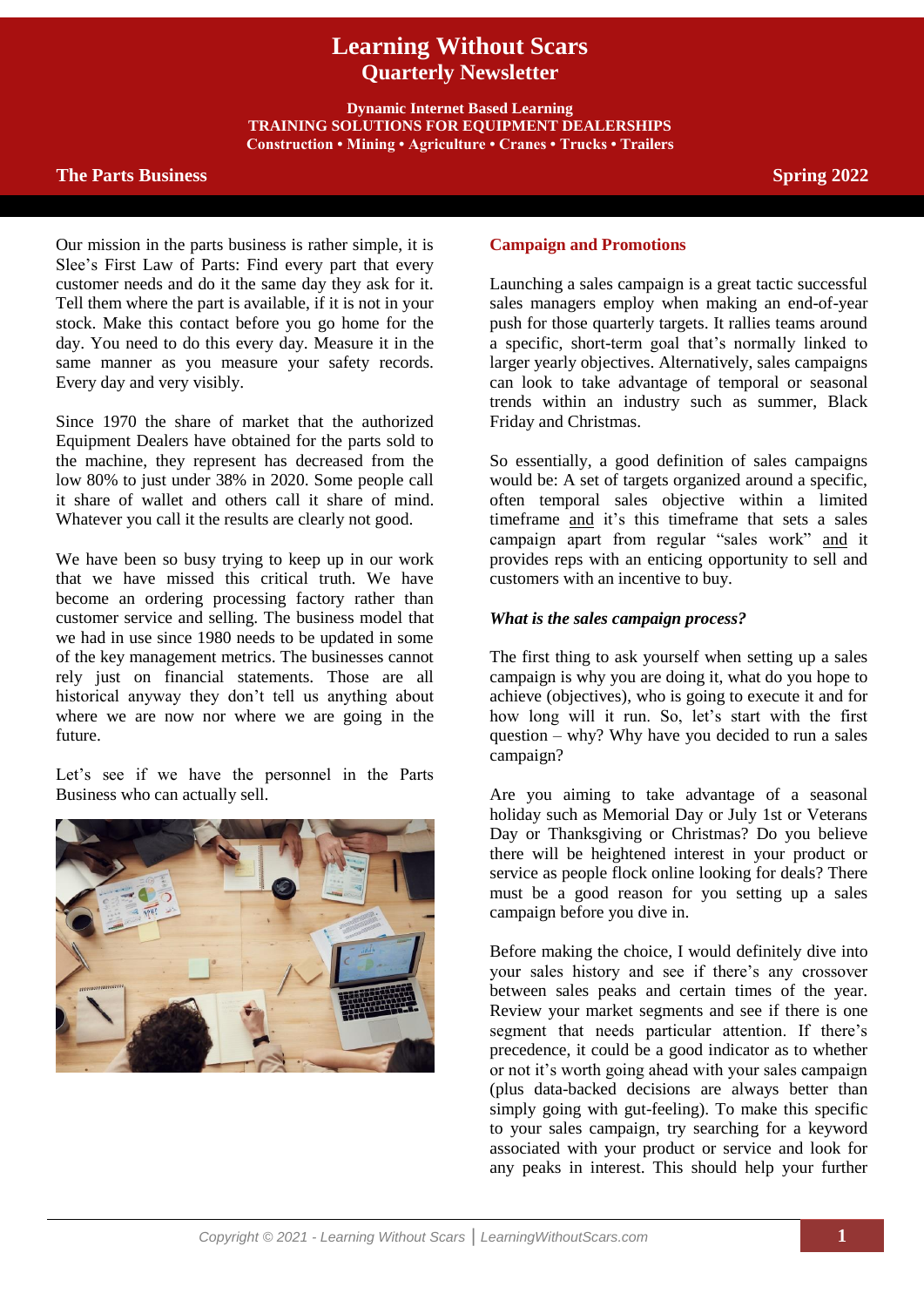narrow down on a timeframe with the highest probability of success.

# *Sales Campaign Objectives*

Once you have determined there is a good enough reason to go ahead and launch a campaign, it is time to set some objectives or specific goals for sales reps tasked with executing the campaign. These goals and objectives will not only serve as an indicator for the success of your sales campaign (they are what you will use to measure your field team's performance against) but will also act as guideposts along the way. For example, if you set your team a goal of selling \$100,000 worth of product over a 3–4 week period and after 2 weeks they have only managed to sell \$23,500, they can see that if they want to hit target, they'd better get a move on! I recommend that you apply focus when setting sales campaign objectives and be specific with the numerical results you expect. It eliminates any grey areas around what constitutes a successful campaign and gives your field representatives a clear target to aim for. And please remember to communicate everything to everyone. Be very transparent in communications.

## *Who is going to execute the campaign?*

The next step is to decide what you will be tasked with carrying out on the campaign. If it's a specific commodity or family of parts on which you will run this sales campaign, then it is appropriate for the manager and team responsible for those products to be leading the campaign itself. It might seem overly clear but it is important to know exactly how many people will be working the campaign to better understand how the objectives can be broken down.

## *How long will it run for?*

The final step is deciding on the duration of the campaign. Again, this will be determined by its overall objective and whether it is seasonal or not and if it is, the timeframe will be predetermined for you. Ideally though, sales campaigns should be run over a short timeframe to maintain motivation among the team. They need to be long enough to see the desired impact against your objective but short enough that your field sales team stay engaged. A daily sales campaign is obviously too short and weekly campaigns are on the lower end of acceptable too, so you are looking at something between a month and possibly a quarter.

#### *Sales Campaign Ideas*

Now that you understand the steps that underline the sales campaign process, let's take a look at some possible sales campaign ideas. One of the most common that we touched upon earlier is a seasonal campaign. This doesn't have to be Thanksgiving or Christmas, but refers to any period of time in your industry where there may be a natural increase in demand for your product or service. As we mentioned earlier, this can normally be found by taking a closer look at your sales management reports from the previous year. Any spikes in revenue or increased sales of a certain product or maybe upsell service should be circled and looked at in more detail – it could highlight a seasonal trend within your industry.

## *New Territory Business*

Another sales campaign idea you could look at is new territory business. One of the roles of parts sales managers is to extract as much revenue from their territories as possible. While the majority of your field sales revenue might come from existing customers (account management), new business acquisition is a channel that shouldn't be ignored. However, your field sales representatives in those sectors are hardened account managers, unaccustomed to prospecting and acquiring new business. So, you've got a bit of a challenge on your hands. How can you pry them away from their existing customers and redirect focus towards generating new business?

## *Sales Campaign Management Tools and Execution*

Now that you are armed with a solid sales campaign process and have various ideas rattling around about which areas you can target, it is time to look at sales campaign management tools and execution. Most field sales teams have some type of mobile sales

management system in place to help with the general running of things: creation of a weekly sales report, route planning, sales visit follow-ups, team activity etc. However, while a standard mobile customer relationship manager tool could potentially be used to track the progress of a campaign, you'd want a

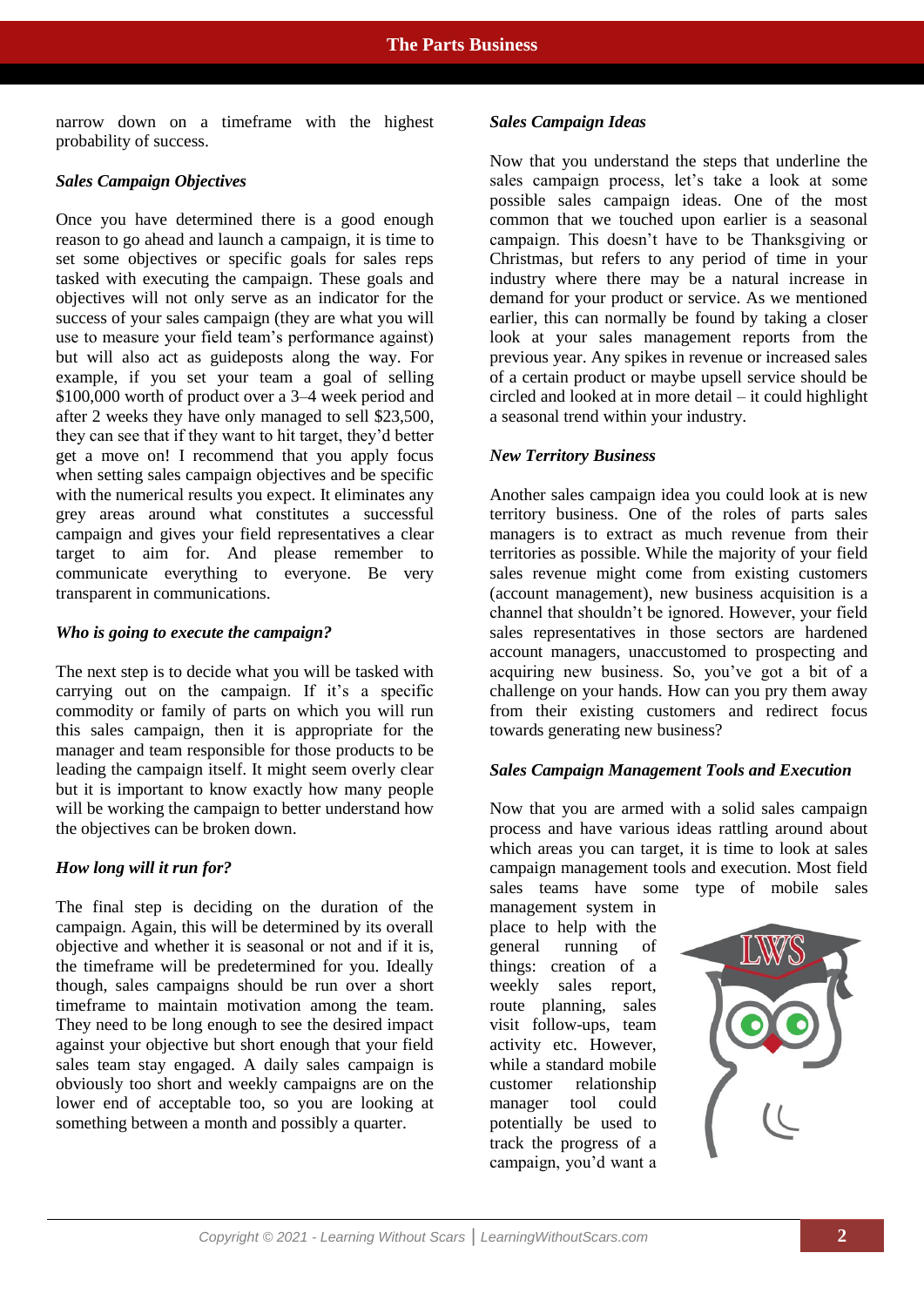system with a built-in sales campaign management module.

These tools make it extremely easy to get a campaign up and running, allowing you to:

- Make it clear to your team why the campaign is being run
- Define quantitative objectives
- Select the field sales reps to execute the campaign
- Set a timeframe for the sales campaign

What's more, because the module is integrated with your CRM, it is incredibly easy for you to monitor its progress from a single dashboard. Not only that but field sales representatives have quick access to sales campaigns on their mobile devices where they can monitor their individual progress and that of the rest of the team. This monitoring capability also comes in helpful with the campaign's execution.

Most sales campaigns require additional effort on the part of the field sales representatives. This means that if you want the campaign seen through to the end, you will have to find a way to provide additional incentive to your team. One possibility is to offer a cash bonus to everyone who hits their objective. However, for cash-strapped businesses, this isn't always a viable option.

Therefore, you might want to look at running an internal contest with a single prize. It still provides the necessary enticement to push your representatives a little bit harder (name me one sales representative who isn't naturally competitive) without breaking the bank.

*Did you know that our podcasts are now available for viewing on YouTube and Vimeo?*

segmented to mirror the activity of your campaign. For example, if you ran a sales campaign that specifically targeted new hospitals, then in your sales report you are going to want to include some of the following information:

- New business opportunities created from new hospitals
- Revenue (actual or estimated) from newly acquired business
- Number of face-to-face visits with new hospital opportunities
- Number of calls to new hospital opportunities

Once you've acquired this information, it is time to determine whether your campaign was a success or not. If your team managed to achieve all their sales objectives, great! Ask the yourself (and the team) why the campaign went so well and how this could be replicated in the future.

If they were unable to achieve their targets, you still have to go through the same process. Why was it unsuccessful? Were the targets set too ambitious? Were the number of face-to-face visits made too low to positively affect the campaign? Did this campaign perhaps expose some areas of weakness in the team that need to be dealt with through some selling skills training?

Whatever it might be, a thorough analysis of the sales campaign is still going to be required.

In conclusion, sales campaigns are a great tool in an area manager's armory for applying a team's focus to a specific objective. If properly motivated and working under the right temporal conditions, sales representatives can drastically increase their chances (and yours) of hitting those quarterly or end-of-year targets.

#### *Sales Campaign Analysis*

Finally, once your sales campaign has run its course, it is time to sit down and analyze the results. Again, if your mobile CRM has a built-in sales campaign module this is incredibly easy to do, simply export the data into an excel grid, pdf. or to whatever your desired format might be. If not, you could try exporting a custom sales report with the allotted fields